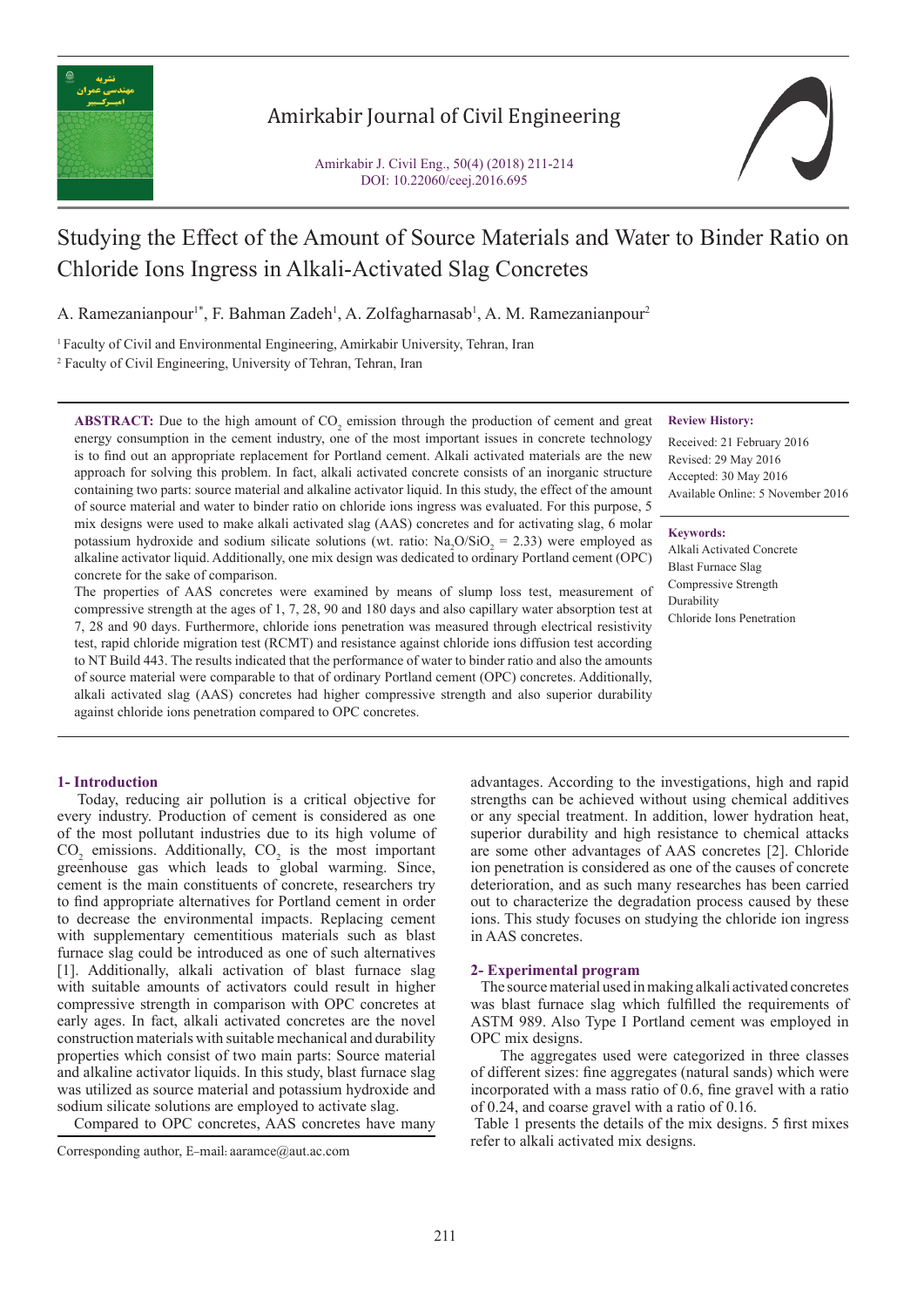| Mix design ID $PC (kg/m3)$ |     | Slag (kg/m <sup>3</sup> ) | w/b  | alkaline activator / slag | Na2SiO <sub>3</sub> / KOH |
|----------------------------|-----|---------------------------|------|---------------------------|---------------------------|
| $S = 300$                  |     | 300                       | 0.4  | 0.15                      | 0.6                       |
| $S = 350$                  |     | 350                       | 0.4  | 0.15                      | 0.6                       |
| $S = 400$                  |     | 400                       | 04   | 0.15                      | 0.6                       |
| $w/b=0.35$                 |     | 400                       | 0.35 | 0.15                      | 0.6                       |
| $w/b=0.45$                 |     | 400                       | 0.45 | 0.15                      | 0.6                       |
| OPC                        | 426 |                           | 0.4  |                           | -                         |

#### **Table 1: Mixing proportions**

## **3- Tests**

 The slump loss test [3] was used to assess the fresh concrete properties. Also, the compressive strengths of specimens were measured at the ages of 1, 7, 28, 90 and 180 days. Permeability of concrete was determined by capillary water absorption test [4]. Moreover, the amount of chloride ion penetration into concrete was measured by rapid chloride migration test (RCMT) at the ages of 7, 28, 90 and 180 days ages [5] and resistance against chloride ions diffusion test according to NT Build 443 [6]. Besides, electrical resistivity test was used to evaluate the durability of AAS concretes [7].

#### **4- Summary of results**

Figure 1 presents the results of slump loss test.



**Figure 1: Slump loss test results**

 In Figure 2, the results of compressive strength test can be observed.



**Figure 2: Compressive strength results**

 The results showed that the differences between the absorbed water were little, and the capillary water absorption test was not suitable for evaluating the effect of source material amounts. This is attributed to the micro-cracks

created in AAS concrete. Additionally, reduction in w/b ratio decreased the water absorption and permeability. At 28 days, the amount of absorbed water for OPC concrete was slightly lower than the control AAS mix. However, at 90 days, the permeability of the AAS mix was lower than the OPC mix. Diffusion coefficients obtained according to NT build 492 and NT build 443 are listed in Table 2.

#### **Table 2: Diffusion coefficients in m<sup>2</sup> /s**

| Test name             |     |           |           |         |                     | $\frac{45}{5}$ |
|-----------------------|-----|-----------|-----------|---------|---------------------|----------------|
|                       | age | $S = 300$ | $S = 350$ | $S=400$ | 0.35<br>š<br>Ш<br>≏ | š<br>$b=0$     |
| NT build              | 7   | 13.23     | 12.97     | 11.79   | 11.17               | 12.26          |
| 492<br>$(E*10^{-10})$ | 28  | 11.12     | 10.09     | 9.04    | 8.02                | 10.20          |
|                       | 90  | 9.39      | 7.26      | 7.02    | 6.12                | 9.14           |
|                       | 180 | 6.24      | 5.73      | 4.78    | 4.19                | 6.13           |
| NT build              | 7   | 6.38      | 4.78      | 3.62    | 3.59                | 4.41           |
| 443                   | 28  | 4.42      | 4.01      | 3.28    | 3.05                | 3.91           |
| $(E*10^{-12})$        | 90  | 3.27      | 2.30      | 1.34    | 1.25                | 1.54           |

#### **5- Conclusions**

 The following conclusion can be drawn from the results obtained in this investigation:

- Alkali activated slag (AAS) fresh concretes are viscous compounds with low workability. Thus, it is suggested that suitable admixture be found for AAS concretes.
- Increase in slag content as source material causes better fresh and hardened concretes properties.
- The effect of water to binder ratio in AAS concretes was similar to OPC concrete in hardened concrete while having no impact on fresh concrete properties
- Due to the errors in capillary water absorption test, it is suggested that other test methods be used for evaluating the permeability of AAS concretes.
- Electrical resistivity is not a suitable test for AAS concretes because of their electrical conductivities.
- Based on the results of this investigation, AAS concrete shows higher compressive strength and superior durability against chloride ions penetration compared to OPC concrete.
- Using blast furnace slag with the amount of 400 kg/m<sup>3</sup> is reasonable in order to achieve better fresh concrete properties, mechanical characteristic and durability against chloride ingress in AAS concretes.